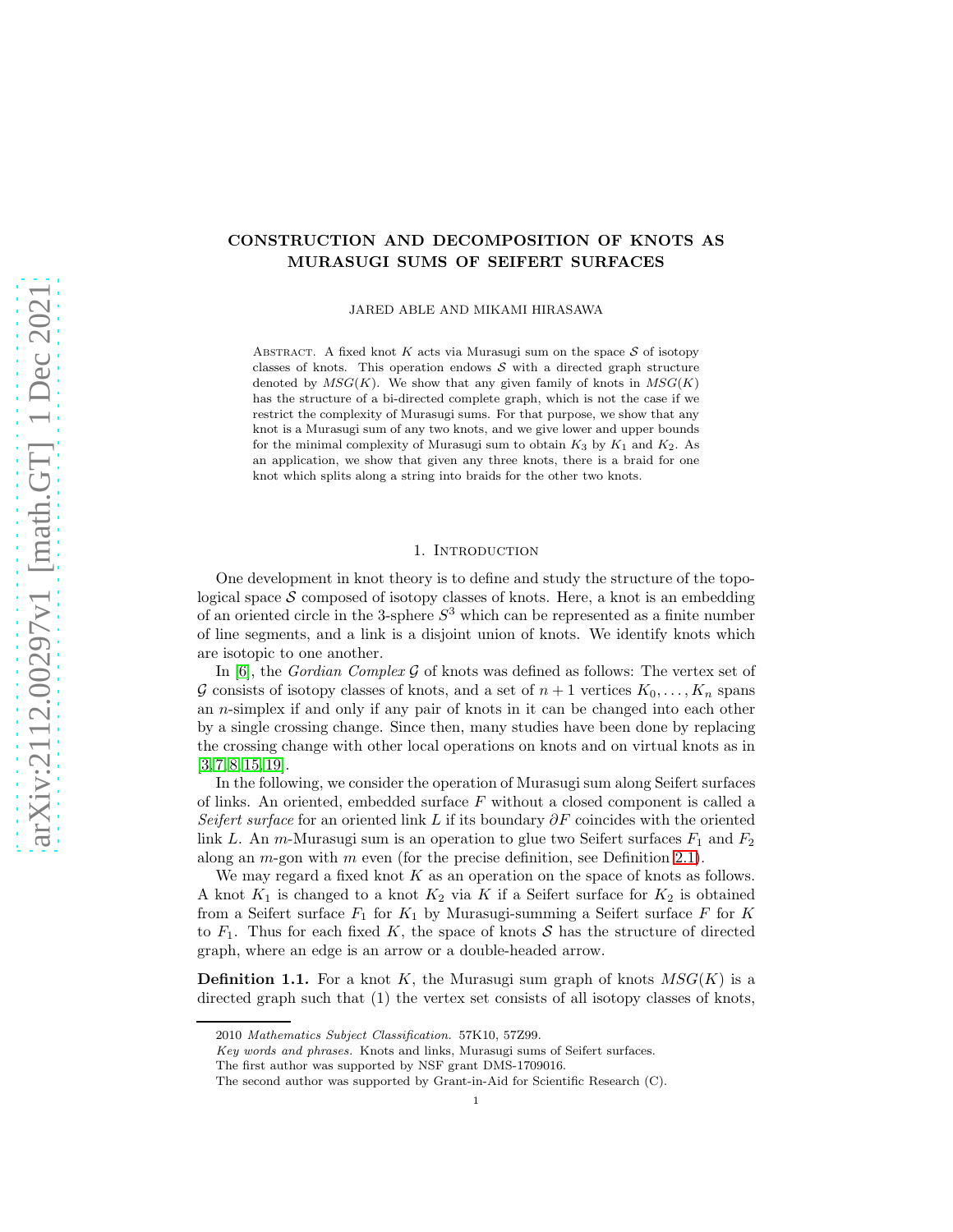(2) two vertices  $K_1$  and  $K_2$  are connected by an edge with arrowhead on  $K_2$  if there exist Seifert surfaces  $F, F_1, F_2$  for  $K, K_1, K_2$  such that  $F_2$  is a Murasugi sum of F and F1. The *restricted Murasugi sum graph* MSG(K, n) is considered by only allowing Murasugi sums along m-gons with  $m \leq n$ .

For  $n = 2$ , a 2-Murasugi sum is the connected sum operation. Hence for any knot K,  $MSG(K, 2)$  has an obvious structure where the edges are arrows from each knot K' to the connected sum of K and K'. For  $n = 4$ , a 4-Murasugi sum is called a *plumbing*. It was shown in [\[2,](#page-13-2) [13,](#page-14-4) [16\]](#page-14-5) that nice geometric properties of knots and surfaces (such as fiberedness and genus-minimality) were preserved under Murasugi sums and decompositions of minimal genus Seifert surfaces. On the other hand, Thompson [\[17\]](#page-14-6) gave examples where the trefoil is obtained as a plumbing of two unknots, and the unknot is obtained as a plumbing of two figure-eight knots. Thus, expectations to generalize preservation results to Murasugi sums of non-minimal Seifert surfaces were negated.

In this paper, we generalize Thompson's examples to show that given any three knots, we can produce one of them as a Murasugi sum of the other two.

**Theorem A1.** For any three knots  $K_1, K_2, K_3$ , there exist Seifert surfaces  $F_1, F_2$ ,  $F_3$  *for them such that*  $F_3$  *is a Murasugi sum of*  $F_1$  *and*  $F_2$ *.* 

Therefore we have the following:

**Corollary.** For a knot K, any set of knots  $\{K_1, K_2, \ldots, K_n\}$  in  $MSG(K)$  composes *a complete graph where all the edges are bi-directed.*

We refine the result of Theorem A1 by giving an algorithm to find a closed braid for  $K_3$  which naturally splits into closed braids for  $K_1$  and  $K_2$ . See Figures [7,](#page-5-0)8 following Example [2.6.](#page-5-1)

**Theorem A2.** For any three knots  $K_1, K_2, K_3$ , there are braids  $b_1, b_2, b_3$  such that  $K_i$  *is the closure of*  $b_i$  ( $i = 1, 2, 3$ )*, satisfying the following:* 

*If the braid*  $b_3$  *is expressed as a braid word*  $W_3$  *with generators* 

 $\sigma_1, \sigma_2, \ldots, \sigma_k, \ldots, \sigma_n$ , then  $W_1$  (resp.  $W_2$ ) is obtained from  $W_3$  by deleting the *generators*  $\sigma_1, \ldots, \sigma_k$  *(resp.*  $\sigma_{k+1}, \ldots, \sigma_n$ ).

To further study the structure of  $MSG(K, n)$  where the size of Murasugi sums is limited, we give, in Section [3,](#page-6-1) lower and upper bounds on the minimal  $m$ -gon required to form  $K_3$  as a Murasugi sum of  $K_1$  and  $K_2$ . Our bounds are in terms of  $d_{cb}(K, K')$  and  $d_{bt}(K, K')$ , which are, respectively, the minimal number of coherent band surgeries (resp. band-twists) required to transform  $K$  into  $K'$ . For the precise definition of these operations, see Definitions [2.2](#page-2-1) and [3.2.](#page-7-0)

**Theorem B.** If  $K_3$  *is an m-Murasugi sum of*  $K_1$  *and*  $K_2$  *such that* m *is minimal*, *then*

 $d_{cb}(K_1\# K_2, K_3) + 2 \leq m \leq 2(d_{bt}(K_1, K_3) + d_{bt}(K_2, O) + 1),$ 

*where the roles of*  $K_1$  *and*  $K_2$  *can be switched to improve the upper bound.* 

Another motivation for the study of manipulation of Seifert surfaces is to provide tools for physically constructing knots as in DNA, polymers, and proteins. Manipulating Seifert surfaces seems handier than manipulating the knot itself, while dissolving the surface yields a knot on the boundary. So in the Appendix (Section [5\)](#page-12-0),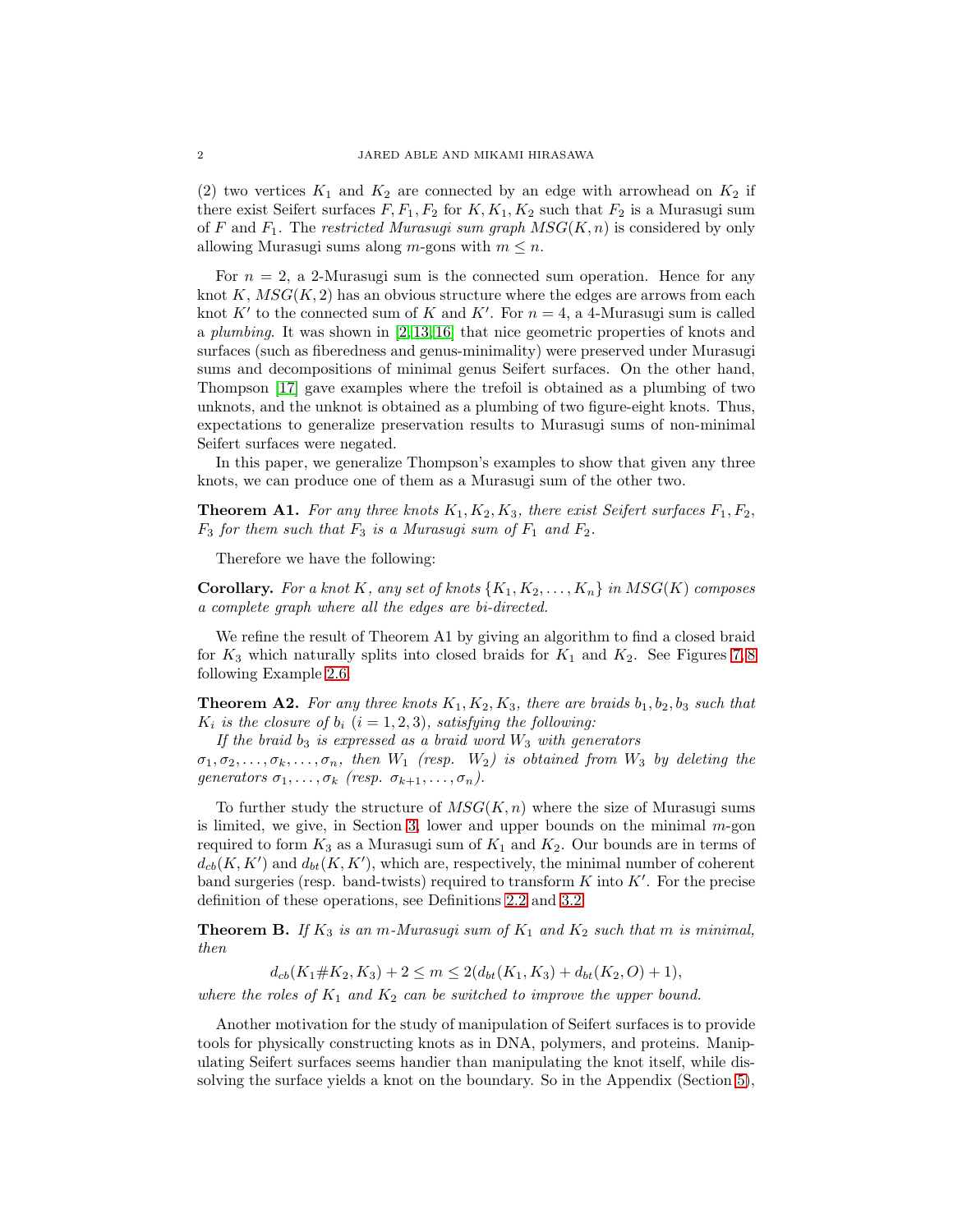we prove the following two results regarding particularly nice Murasugi decompositions of Seifert surfaces of links in terms of positive Hopf bands, planar surfaces, and punctured Heegaard surfaces (i.e., the boundary of a standardly embedded handlebody).

Theorem C1. *Any link* L *has a Seifert surface* F *which is a Murasugi sum of a once-punctured Heegaard surface and a boundary connected sum of positive Hopf bands.*

Theorem C2. *For any link* L*, there exists a Seifert surface* F *for* L *which consists of three planar surfaces* P, P1, P2*, where* P<sup>1</sup> *(resp.* P2*) is Murasugi summed to* P *on the positive (resp. negative) side.*

2. Any knot is a Murasugi sum of any two knots

The original construction of the Murasugi sum was first introduced by Murasugi in [\[13\]](#page-14-4) and was later coined as the Murasugi sum by Gabai in [\[2\]](#page-13-2). For simplicity, we define the Murasugi sum in terms of Murasugi decomposition. See Figure [1.](#page-2-2)

<span id="page-2-2"></span><span id="page-2-0"></span>**Definition 2.1.** Let F be a Seifert surface in  $S^3$ , let  $\Sigma$  be a 2-sphere such that S<sup>3</sup> \  $\Sigma$  is a union of two open 3-balls  $B_1, B_2$  and such that  $\Sigma \cap F$  is an m-gon  $\Omega$  with m even. Denote  $F \cap \overline{B_1} = F_1$  and  $F \cap \overline{B_2} = F_2$ . Then we say that F *decomposes* into  $F_1$  and  $F_2$  along  $\Omega$ .



Figure 1. A local picture of a 6-Murasugi sum

If F decomposes into  $F_1$  and  $F_2$  along an m-gon, then F is said to be an m-Murasugi sum of  $F_1$  and  $F_2$ , which we denote by  $F_1 \star_m F_2$ . Given two knots  $K_1, K_2$ , we write  $K_1 \star_m K_2$  to denote the boundary of  $F_1 \star_m F_2$  for some Seifert surfaces  $F_1, F_2$  for  $K_1, K_2$ . Note that the summing disk  $\Omega$  can initially appear stretched and twisted, but we can isotope the given surfaces to see  $\Omega$  as flat. We can also isotope the surfaces so that  $\Sigma$  corresponds to the plane  $z = 0$  in  $\mathbb{R}^3$ , and in this situation, if  $F_1$  lies above (resp. below)  $z = 0$  and  $F_2$  lies below (resp. above)  $z = 0$ , then we say that we Murasugi sum  $F_1$  onto the positive (resp. negative) side of  $F_2$ .

There are several operations one can perform on knot diagrams to obtain a new knot. One such operation is a crossing change, and more generally, an antiparallel full-twisting.

<span id="page-2-1"></span>Definition 2.2. An *antiparallel full-twisting* on an oriented link is a local move where we select a pair of locally antiparallel strings  $\longleftrightarrow$  and apply some number of full twists  $\sim$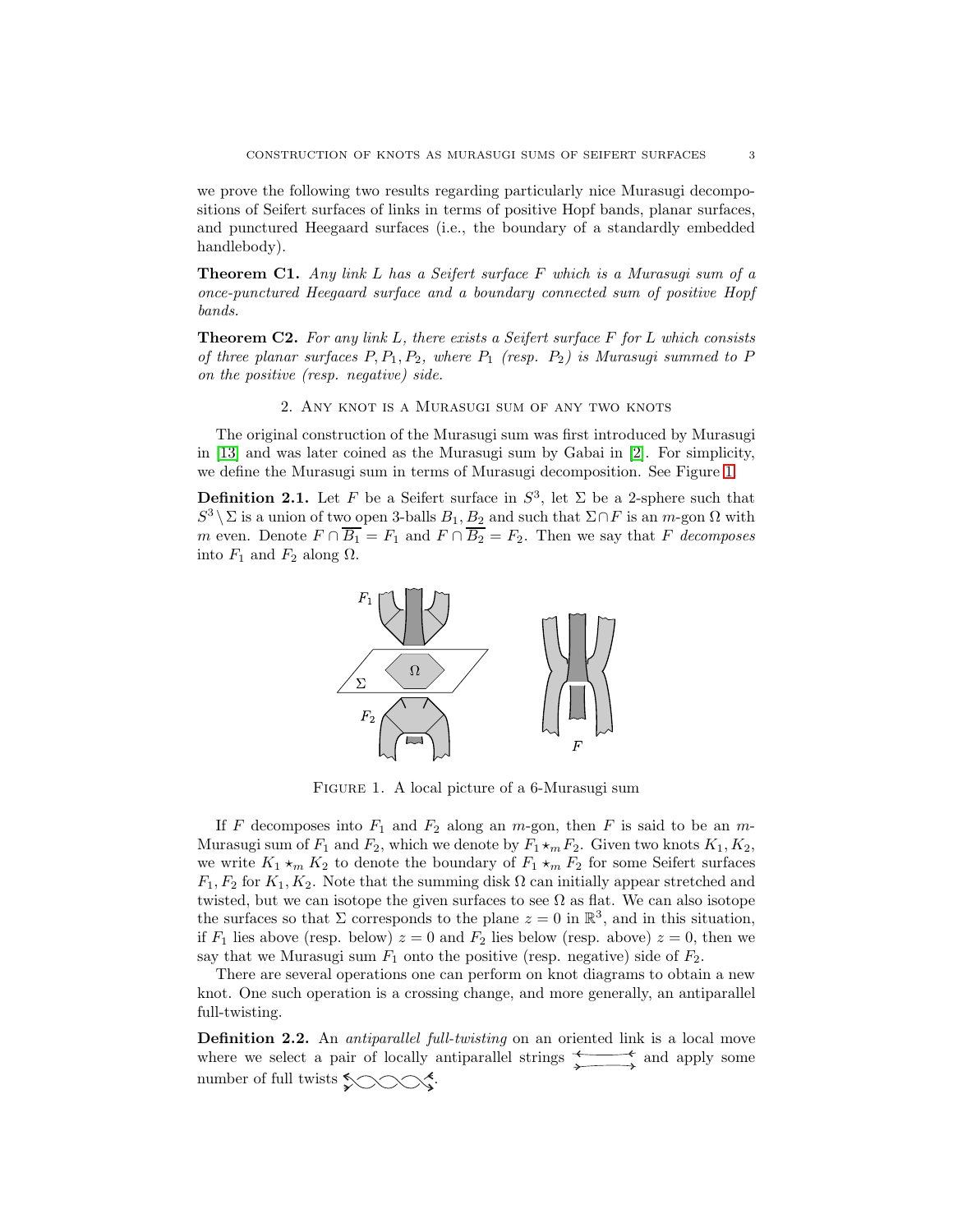For convenience, we sometimes refer to antiparallel full-twisting as band twisting. We can realize this twisting operation along an arc  $\alpha$ , where  $\alpha$  is a short, unknotted arc connecting two antiparallel strings of a link  $L$ , which is contained within a small ball B such that  $L \cap B$  is a trivial 2-string tangle. In this setting, we can span a Seifert surface F for L such that  $F \cap B$  is a rectangle b containing the arc  $\alpha$ . Then the twisting operation is realized by applying some full-twists to b.

<span id="page-3-0"></span>Consider the two Seifert surfaces of the unknot in Figure [2.](#page-3-0) The following proposition states that a crossing change within a knot can be realized by either plumbing or deplumbing these surfaces. More generally, by increasing the number of full twists in  $R_+$  or  $R_-$ , we can realize any antiparallel full-twisting by either plumbing or deplumbing Seifert surfaces for the unknot.



Figure 2. Two Seifert surfaces for the unknot

**Proposition 2.3.** Let  $K_1$ ,  $K_2$  be knots such that  $K_2$  is obtained by changing a positive crossing in  $K_1$ . Then there exist Seifert surfaces  $F_1$ ,  $F'_1$  for  $K_1$ ,  $F_2$ ,  $F'_2$  for K2*, and* R+, R<sup>−</sup> *for the unknot satisfying the following:*

- (1)  $F'_1$  is a plumbing of  $F_2$  and  $R_+$ .
- $\left(2\right)$   $F_2'$  is a plumbing of  $F_1$  and  $R_$ .

<span id="page-3-1"></span>*Proof.* We illustrate both statements in Figure [3.](#page-3-1)  $\Box$ 

FIGURE 3. Changing a positive crossing

Furthermore, we can perform any number of crossing changes simultaneously via a single Murasugi sum with a Seifert surface for the unknot, which allows us to prove the following lemma.

<span id="page-3-2"></span>Lemma 2.4. *Any knot* K *has a Seifert surface* F *which is a Murasugi sum of two Seifert surfaces*  $F_1, F_2$  *for the unknot.* 

*Proof.* For any diagram  $D$  of  $K$ , we can choose a subset  $C$  of crossings such that we obtain the unknot by simultaneously changing the crossings in  $\mathcal{C}$ . To see this, start at some point in  $D$  and walk along the knot. Then can specify  $\mathcal C$  to consist of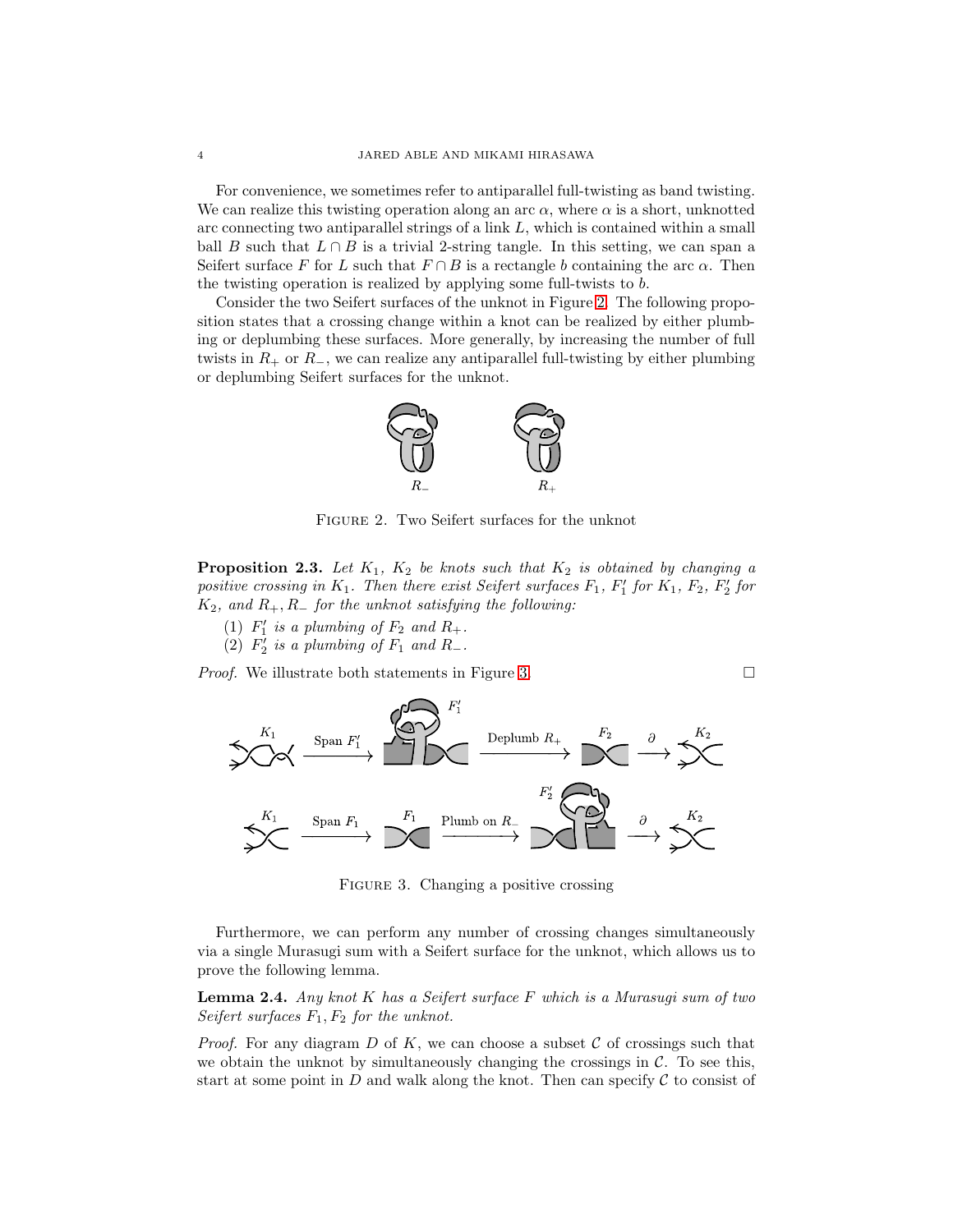those crossings which we enter first along an under-path and later along an overpath. Near each crossing  $\searrow$  in C, apply a Reidemeister II move to introduce an antiparallel clasp  $\diagup\diagdown\diagdown\diagdown$  , where undoing the clasp results in changing that crossing as in  $\sim$  Thus we obtain a new diagram D' for K, and we obtain the unknot by simultaneously undoing all the clasps. Put a 3-ball  $B$  in the complement of K and isotope K so that all the clasps are in  $B$ , and span a Seifert surface  $F$  for K as in the left part of Figure [4.](#page-4-0) Then F decomposes into two Seifert surfaces  $F_1$ and  $F_2$ , where  $\partial F_2$  is the unknot and  $\partial F_1$  is the result of undoing all the clasps in  $K$ , and hence is the unknot.

<span id="page-4-0"></span>

FIGURE 4. Producing  $\partial F = K$  as a Murasugi sum of unknots

Conversely, any knot is obtained from an unknot by simultaneously removing antiparallel clasps. Therefore, in the proof above, we may regard  $F$  and  $F_2$  as surfaces for the unknot and  $F_1$  as a surface for K. This gives the following.

<span id="page-4-1"></span>Corollary 2.5. *Any knot* K *has a Seifert surface* F<sup>1</sup> *which becomes a Seifert surface for the unknot by Murasugi summing* F<sup>1</sup> *with some Seifert surface for the unknot.*

*Proof of Theorem A1.* By Corollary [2.5,](#page-4-1) there is a Seifert surface  $F_1$  (resp.  $F_2$ ) for  $K_1$  (resp.  $K_2$ ) that Murasugi sums with a Seifert surface  $F'_1$  (resp.  $F'_2$ ) of the unknot  $O$  to yield a Seifert surface for  $O$ . By Lemma [2.4,](#page-3-2) there exist two Seifert surfaces  $F_3, F'_3$  for O that Murasugi sum to a Seifert surface for  $K_3$ . The boundary connected sum of  $F_1, F_2', F_3$  (resp.  $F_1', F_2, F_3'$ ) is a Seifert surface for  $K_1$  (resp.  $K_2$ ), and we Murasugi sum these surfaces as in Figure [5](#page-4-2) along the shaded  $n$ -gon.  $\square$ 

<span id="page-4-2"></span>

FIGURE 5.  $K_3$  as a Murasugi sum of  $K_1$  and  $K_2$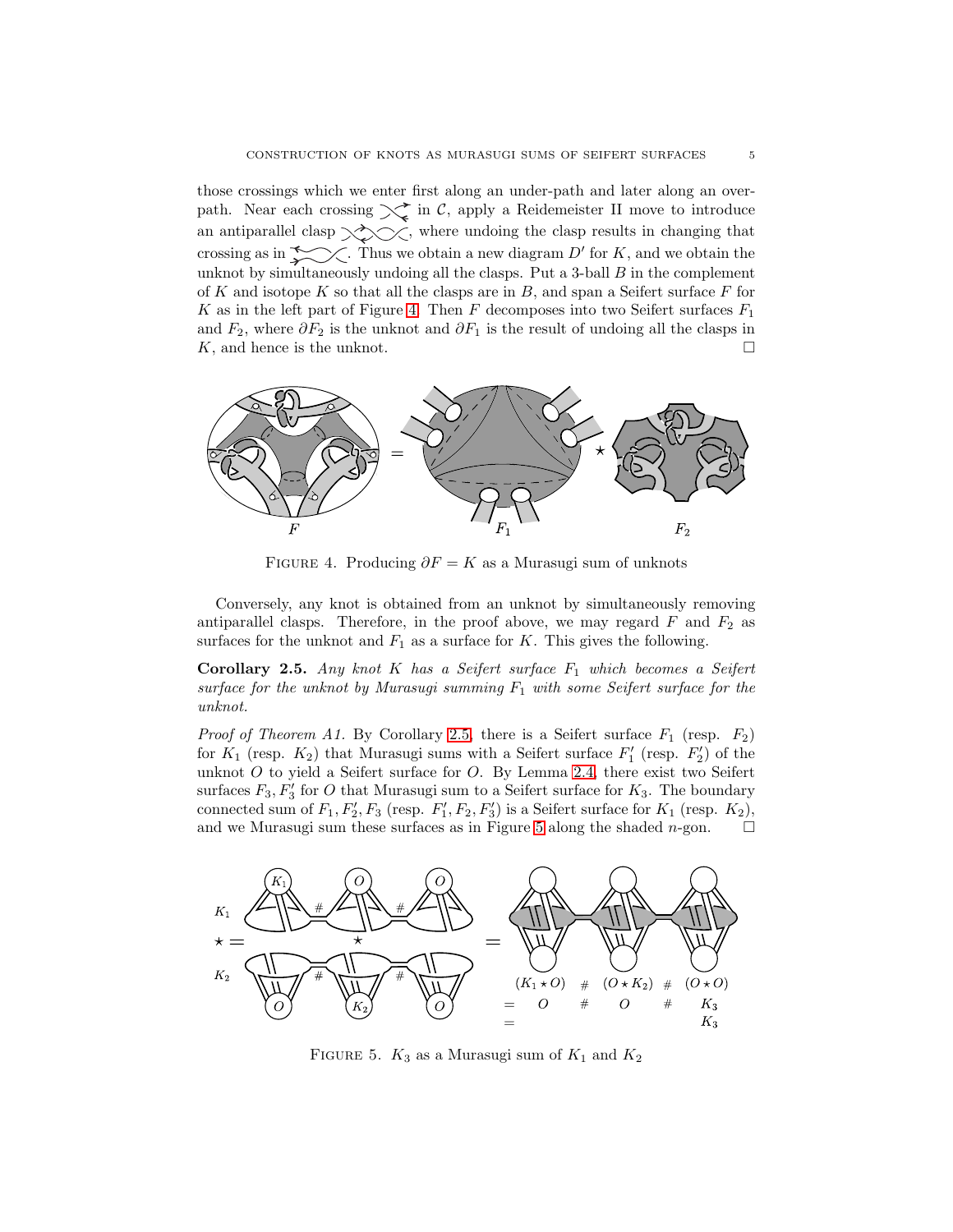*Proof of Theorem A2.* By Theorem A1, there are Seifert surfaces  $F_1, F_2, F_3$  for  $K_1, K_2, K_3$  such that  $F_3$  is a Murasugi sum of  $F_1$  and  $F_2$  and the summing disk  $\Omega$ is flat. Apply a trivial twist at each band attached to  $\Omega$  as depicted in Figure [6.](#page-5-2) Then we have a diagram  $D'$  such that the summing disk is spanned by a Seifert circle C. Note that the canonical Seifert surface  $F_3'$  is a Murasugi sum of  $F_1'$  and  $F'_2$  along the summing disk  $\Omega$ , where  $\partial F'_1 = \partial F_1$ ,  $\partial F'_2 = \partial F_2$ ,  $\partial F'_3 = \partial F_3$ . Apply Yamada's braiding algorithm [\[18\]](#page-14-7) to  $D'$ , independently inside and outside  $C$ . Then we have the desired braids.  $\Box$ 

<span id="page-5-2"></span>

Figure 6. Making a canonical surface for the braid decomposition

We use the notation  $F \stackrel{\partial}{\to} K$  to mean that  $\partial F = K$ , and  $F_1 \stackrel{\partial}{=} F_2$  to mean that  $\partial F_1 = \partial F_2.$ 

<span id="page-5-1"></span>**Example 2.6.** In Figure [7,](#page-5-0) we illustrate  $7<sub>5</sub>$  as a Murasugi sum of two unknots, and in Figure [8,](#page-6-0) we illustrate the unknot as a Murasugi sum of  $5<sub>2</sub>$  and  $7<sub>5</sub>$ . In these figures, we also express the Murasugi sums in terms of braid decompositions, as described in Theorem A2. Note that we simplified some procedures in the proofs of Theorems A1 and A2. In particular, we already have a Seifert circle corresponding to the summing disk without twisting as in Figure 6, we eliminated some Seifert circles with two bands, and we used "long" bands to save us from depicting many generators.

<span id="page-5-0"></span>

FIGURE 7.  $7<sub>5</sub>$  as a Murasugi sum of two unknots, and its braid decomposition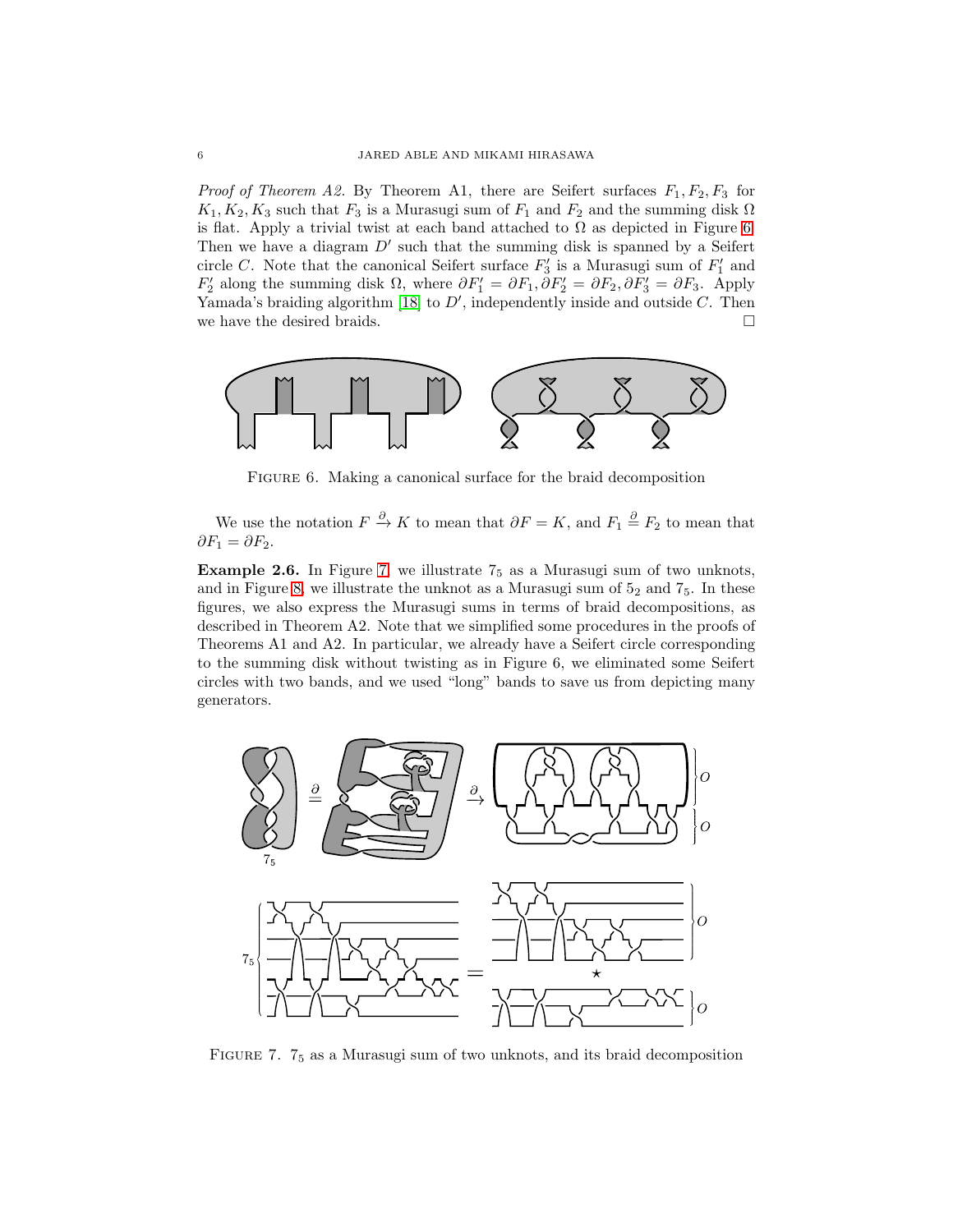<span id="page-6-0"></span>

FIGURE 8. The unknot as a Murasugi sum of  $5<sub>2</sub>$  and  $7<sub>5</sub>$ , and its braid decomposition

## 3. Constraining the minimal m-gon

<span id="page-6-1"></span>In Theorem A1, it was shown that given three knots  $K_1, K_2, K_3$ , we can form  $K_3$ as a Murasugi sum of  $K_1$  and  $K_2$  by using a sufficiently large m-gon. We begin this section with Definition [3.1](#page-6-2) in order to give lower and upper bounds for the minimal such m-gon, culminating in Theorem B from the Introduction. In particular, if we restrict the size of our m-gons, Theorem B obstructs forming a knot as a Murasugi sum of two given knots. Previously, the only restriction on Murasugi sums was for plumbings of fiber surfaces, such as in [\[12\]](#page-14-8), where Melvin and Morton showed that the Conway polynomials of fibered knots of genus 2 take a restricted form when the fiber surface is a plumbing of Hopf bands.

<span id="page-6-2"></span>**Definition 3.1.** Given three oriented knots  $K_1, K_2, K_3$ , define the *minimal size of Murasugi summation* for  $K_3 = K_1 \star K_2$  to be

 $d_M(K_1, K_2; K_3) = \min\{m \mid F_3 = F_1 \star_m F_2, \ \partial F_i = K_i \text{ for } i = 1, 2, 3\},\$ where the minimum is taken over  $F_1, F_2$ .

Recall that m is even. From the definition,  $d_M(K_1, K_2; K_3) = 2$  if and only if  $K_3 = K_1 \# K_2$ . Also, if  $K_3 \neq K_1 \# K_2$  can be realized as a plumbing of  $K_1$  and  $K_2$ , then  $d_M(K_1, K_2; K_3) = 4$ . Now we recall the notion of a coherent band surgery. See Figure [9.](#page-7-1)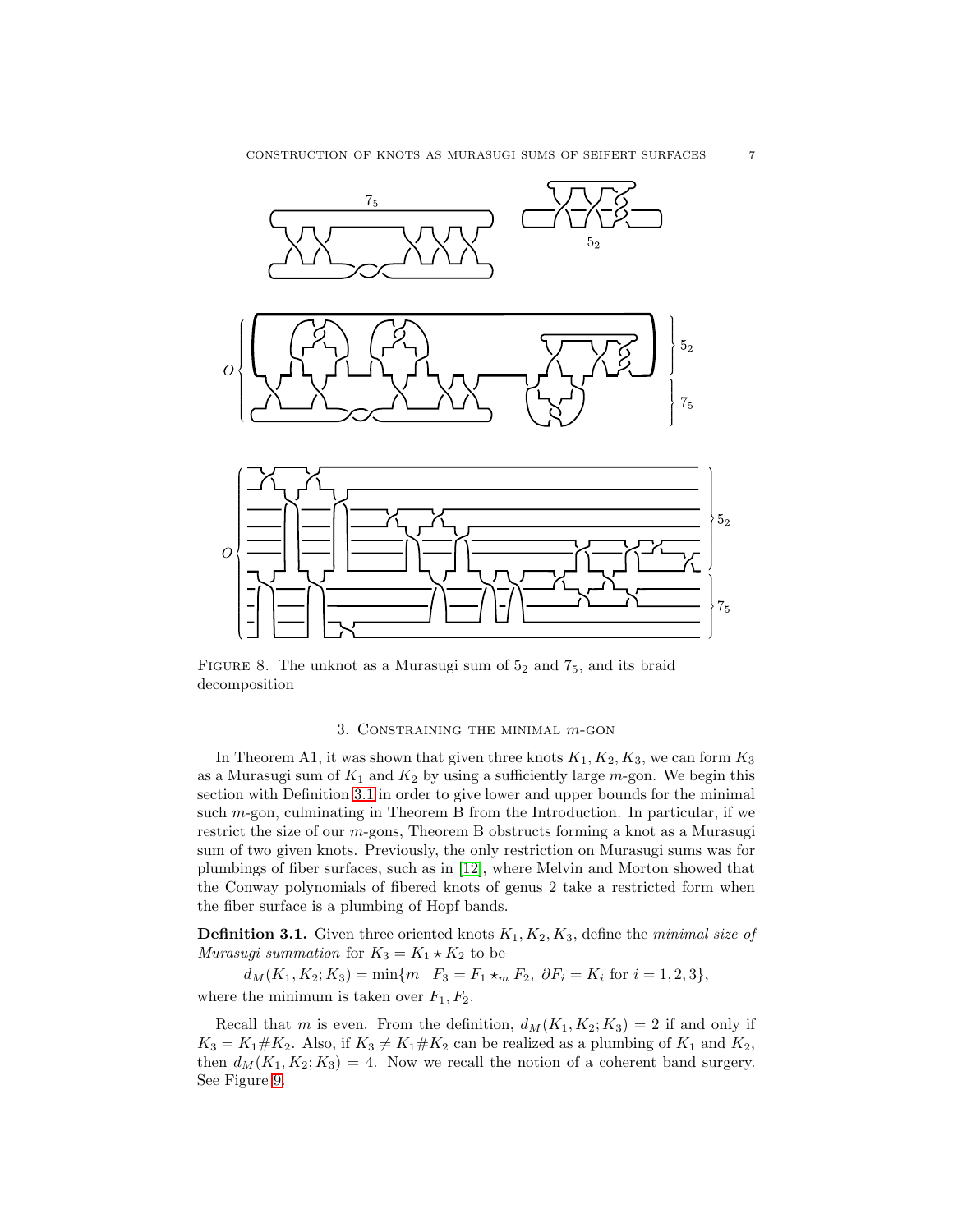<span id="page-7-1"></span>

FIGURE 9. A band surgery along an unlink yielding  $3_1\#3_1$ 

<span id="page-7-0"></span>**Definition 3.2.** Given a knot or link L and an embedded band  $b: I \times I \to S^3$  with  $L \cap b(I \times I) = b(I \times \partial I)$ , we obtain a new link  $L' = (L \setminus b(I \times \partial I)) \cup b(\partial I \times I)$ , and we say that L ′ is obtained from L by a *band surgery*. For oriented L, L′ , a *coherent* band surgery is a band surgery that respects the orientations of both links, that is,  $L \setminus b(I \times \partial I) = L' \setminus b(\partial I \times I)$  as oriented spaces.

Given two oriented links  $L, L'$ , we denote by  $d_{cb}(L, L')$  the minimal number of coherent band surgeries required to produce  $L'$  from  $L$ . This number is known as the coherent band-Gordian distance, and in the case of knots it is equal to twice the  $SH(3)$ -Gordian distance [\[9\]](#page-14-9). In [\[10\]](#page-14-10),  $d_{cb}$  is calculated for most pairs of knots up to seven crossings. For knots  $K, K'$ , note that  $d_{cb}(K, K')$  is necessarily even because a coherent band surgery changes the number of components by one.

We have the following lower bounds for  $d_M$  in terms of  $d_{cb}$  and the signature  $\sigma$ .

<span id="page-7-2"></span>**Theorem 3.3.** For knots  $K_1, K_2, K_3$ , we have  $d_{cb}(K_1 \# K_2, K_3) + 2 \leq d_M(K_1, K_2; K_3).$ 

*Consequently,*

$$
d_{cb}(K_1 \sqcup K_2, K_3) + 1 \le d_M(K_1, K_2; K_3),
$$

*where*  $K_1 \sqcup K_2$  *is a split link, and* 

$$
|\sigma(K_1) + \sigma(K_2) - \sigma(K_3)| + 2 \le d_M(K_1, K_2; K_3).
$$

*Proof.* Suppose  $K_3$  is an m-Murasugi sum of  $K_1$  and  $K_2$ , where  $m = 2n$  is minimal. Then there is a sequence of  $2(n-1) = m-2$  coherent band surgeries between  $K_3$ and  $K_1 \# K_2$ , where each band lies within a Seifert surface for  $K_3$ , so that

$$
d_{cb}(K_1 \# K_2, K_3) + 2 \le m.
$$

See Figure [10.](#page-8-0) With one more band surgery, we have  $m - 2 + 1$  coherent band surgeries between  $K_3$  and the split link  $K_1 \sqcup K_2$ , so that

$$
d_{cb}(K_1 \sqcup K_2, K_3) + 1 \leq m.
$$

If an oriented link  $L'$  is obtained from  $L$  by a coherent band surgery, an estimate was given by Murasugi [\[14\]](#page-14-11) on the difference of the signatures as  $|\sigma(L) - \sigma(L')| \leq 1$ . Since  $\sigma(K_1 \# K_2) = \sigma(K_1) + \sigma(K_2)$ , we obtain the third inequality.

**Example 3.4.** By Theorem [3.3,](#page-7-2) the signature obstructs forming  $9<sub>1</sub>$  as a plumbing of two copies of  $3<sub>1</sub>$ . However, Figure [11](#page-8-1) depicts how  $9<sub>1</sub>$  desums into two copies of 31 along the shaded 6-gon, which is obtained by first merging two 4-gons into an 8-gon which is then reduced to the 6-gon. This process is explained in the proof of Lemma [3.8.](#page-9-0)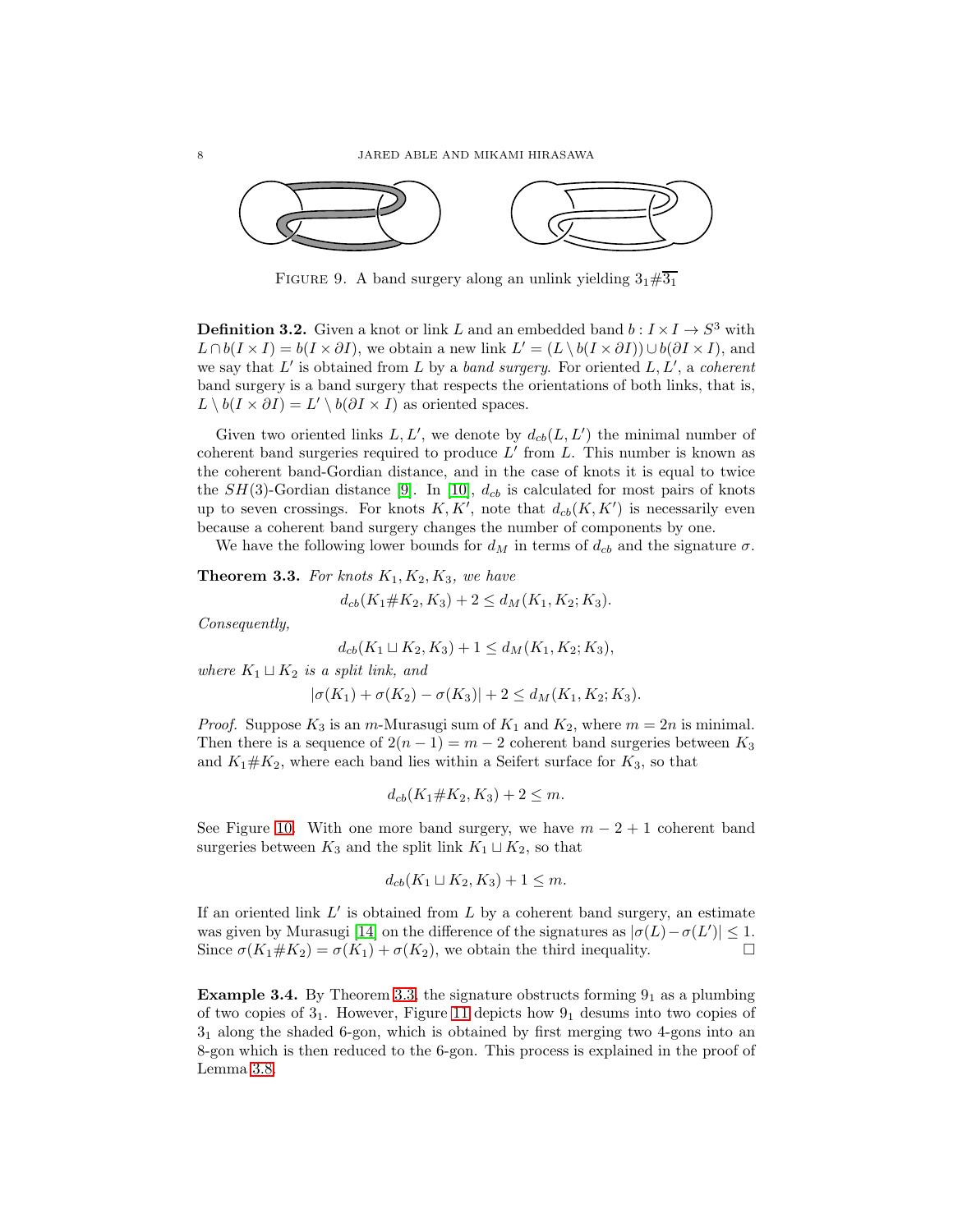<span id="page-8-0"></span>

FIGURE 10. Performing  $(6-2)$  band surgeries to recover  $K_1 \# K_2$  from K

<span id="page-8-1"></span>

FIGURE 11.  $9_1$  as a 6-Murasugi sum of  $3_1$  and  $3_1$ 

**Remark 3.5.** For pairs of knots where  $d_{cb}$  has not been determined, we may apply lower bounds for  $d_{cb}$  from [\[9\]](#page-14-9) in terms of the smooth four-ball genus  $g_4$ , hence in terms of  $\sigma$  by [\[14\]](#page-14-11), and in terms of the Nakanishi index e. Indeed, for knots  $K_1, K_2$ we have

$$
|\sigma(K_1) - \sigma(K_2)| \le 2g_4(K_1 \# - K_2) \le d_{cb}(K_1, K_2),
$$
 where  $-K_2$  is the reverse mirror of  $K_2$ , and

$$
|e(K_1) - e(K_2)| \le d_{cb}(K_1, K_2).
$$

We now move on to some upper bounds of  $d_M$ . Using Lemma [3.7](#page-9-1) below, we can easily modify the proof of Theorem A1 to form  $K_3$  as a  $4(u(K_1) + u(K_2) + u(K_3))$ -Murasugi sum of  $K_1$  and  $K_2$ , where  $u(K)$  is the unknotting number of K. This gives the upper bound

 $d_M(K_1, K_2; K) \leq 4(u(K_1) + u(K_2) + u(K_3)).$ 

In what follows, we improve this upper bound into Theorem [3.9.](#page-10-0) Recall that the Gordian distance  $d_G$  between two knots  $K, K'$  is the minimal number of crossing change operations required to transform a diagram for  $K$  into a diagram for  $K'$ , where the minimum is taken over all diagrams for  $K$ . Since  $K$  can be transformed into  $K'$  by a sequence of crossing changes that passes through the unknot, we have  $d_G(K, K') \le u(K) + u(K')$ . More generally, we consider the band-twist distance  $d_{bt}$ .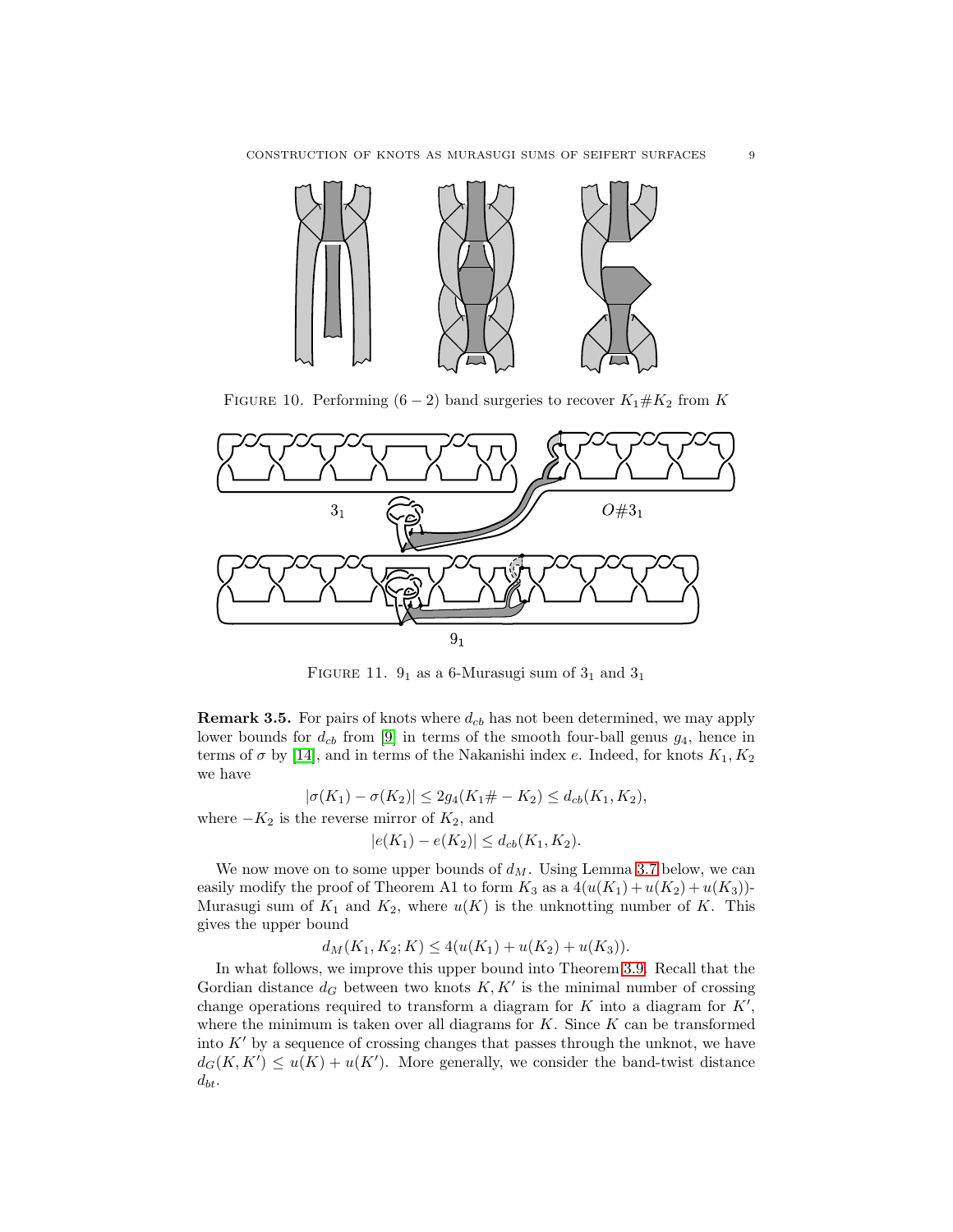**Definition 3.6.** Define the *band-twist distance* between two oriented links  $L, L'$ , denoted by  $d_{bt}(L, L')$ , as the minimal n such that there exists a sequence of links  $L = L_0, L_1, L_2, \ldots, L_n = L'$ , where  $L_{i+1}$  is obtained from  $L_i$  by an antiparallel full-twisting (a band-twist) as in Definition [2.2.](#page-2-1)

Since any crossing change may be realized as a band-twist, we have  $d_{bt}(K, K') \leq$  $d_G(K, K')$ . Just as with crossing changes, we may perform any number of bandtwist operations simultaneously.

<span id="page-9-1"></span>**Lemma 3.7.** For two links L and L' with  $d_{bt}(L, L') = n$ , there exists a Seifert *surface* F *for* L ′ *with a set* A *of* n *mutually disjoint properly embedded arcs such that a Seifert surface* F *for* L *is obtained by applying a band-twist operation along each arc in* A*.*

*Proof.* Let  $L = L_0, L_1, L_2, \ldots, L_n = L'$  be a sequence of links related by the bandtwisting operation. After obtaining  $L_1$  from  $L_0$  by twisting along an arc  $\alpha_0$ , instead of erasing  $\alpha_0$ , isotope it so that it is disjoint from the arc  $\alpha_1$  used to obtain  $L_2$ . Repeating this, we obtain a set of arcs  $\alpha_0, \alpha_1, \ldots, \alpha_{n-1}$  attached to  $L_n = L'$ . By an isotopy, we can arrange the arcs to be short and contained in a ball B with  $L' \cap B$ being a trivial 2n-string tangle. Splice  $L'$  along the arcs and push the resulting link  $L''$  slightly off B. Span a Seifert surface for  $L''$  disjoint from B. Then we obtain the desired Seifert surface for L' by attaching bands to L'' that pass through B.  $\square$ 

If we wish to perform several Murasugi sums of several surfaces with a single surface, we can often combine these sums into a single sum as indicated by the following lemma. One implication of the below is that we may perform any number of band-twist operations simultaneously via a single Murasugi sum.

<span id="page-9-0"></span>Lemma 3.8. *Suppose that a Seifert surface* F ′ *is obtained by Murasugi summing*  $S_1, S_2, \ldots, S_n$  on the same side of a connected Seifert surface F along mutually *disjoint summing disks*  $\Omega_1, \Omega_2, \ldots, \Omega_n$ *. Let*  $\Omega_i$  *be an e<sub>i</sub>-gon* (*i* = 1, 2, ..., *n*)*. Then*  $F'$  is a Murasugi sum of  $F$  with a boundary connected sum of  $S_1, S_2, \ldots, S_n$  along an m-gon, where  $m = \sum_{i=1}^{n} e_i$ . Moreover, if F is a Seifert surface for a knot, then *we can merge the sums into an m'*-gonal sum with  $m' = m - 2(n - 1)$ .

*Proof.* We may assume that each summand  $S_i$  is contained in a thin blister neighborhood of the summing disk  $\Omega_i$ . Denote the edges in  $\partial\Omega_i$  as  $a_{i,1}, b_{i,1}, a_{i,2}, b_{i,2}, \ldots$ for  $i = 1, 2, ..., n$ , where the  $a_{i}$ , 's are sub-arcs of  $\partial F$  and the  $b_{i}$ , 's are properly embedded arcs in F. Since F is connected, we may find an embedded arc  $\gamma$  in F whose endpoints are the midpoints of  $b_{1,j}$  and  $b_{2,k}$  for some j and k as in Figure [12.](#page-10-1) We merge the two (dark shaded) summing disks  $\Omega_1$  and  $\Omega_2$  into an  $(e_1 + e_2)$ -gon  $\Omega'$ whose boundary consists of  $((\partial \Omega_1 \cup \partial \Omega_2) \setminus (b_{1,j} \cup b_{2,k})) \cup (\gamma_1 \cup \gamma_2)$ , where  $\gamma_1$  and  $\gamma_2$  are properly embedded in F and  $b_{1,j} \cup \gamma_1 \cup b_{2,k} \cup \gamma_2$  is a rectangle  $R = \gamma \times I$  such that  $R \cap \text{int} \bigcup_{i=1}^{n} \Omega_i = \emptyset$ . We see that the boundary connected sum of  $S_1$  and  $S_2$  is contained in a thin blister neighborhood of the new summing disk  $\Omega'$ . By repeating this merging operation, we eventually combine all the summing disks into one and obtain the desired Murasugi sum.

For the last part of the assertion, the assumption that  $\partial F$  being connected ensures the existence of two arcs  $a_{1,p}$ ,  $a_{2,q}$  for some p, q such that one segment of  $\partial F$  between  $a_{1,p}$  and  $a_{2,q}$  does not pass through other summing disks. Then we can apply the previously mentioned merging of  $\Omega_1$  and  $\Omega_2$  so that  $\gamma_1$  or  $\gamma_2$ , say  $\gamma_1$ , can be isotoped to a sub-arc of  $\partial F$  in  $F \setminus \bigcup_{i=1}^n \Omega_i$ . Then the three consecutive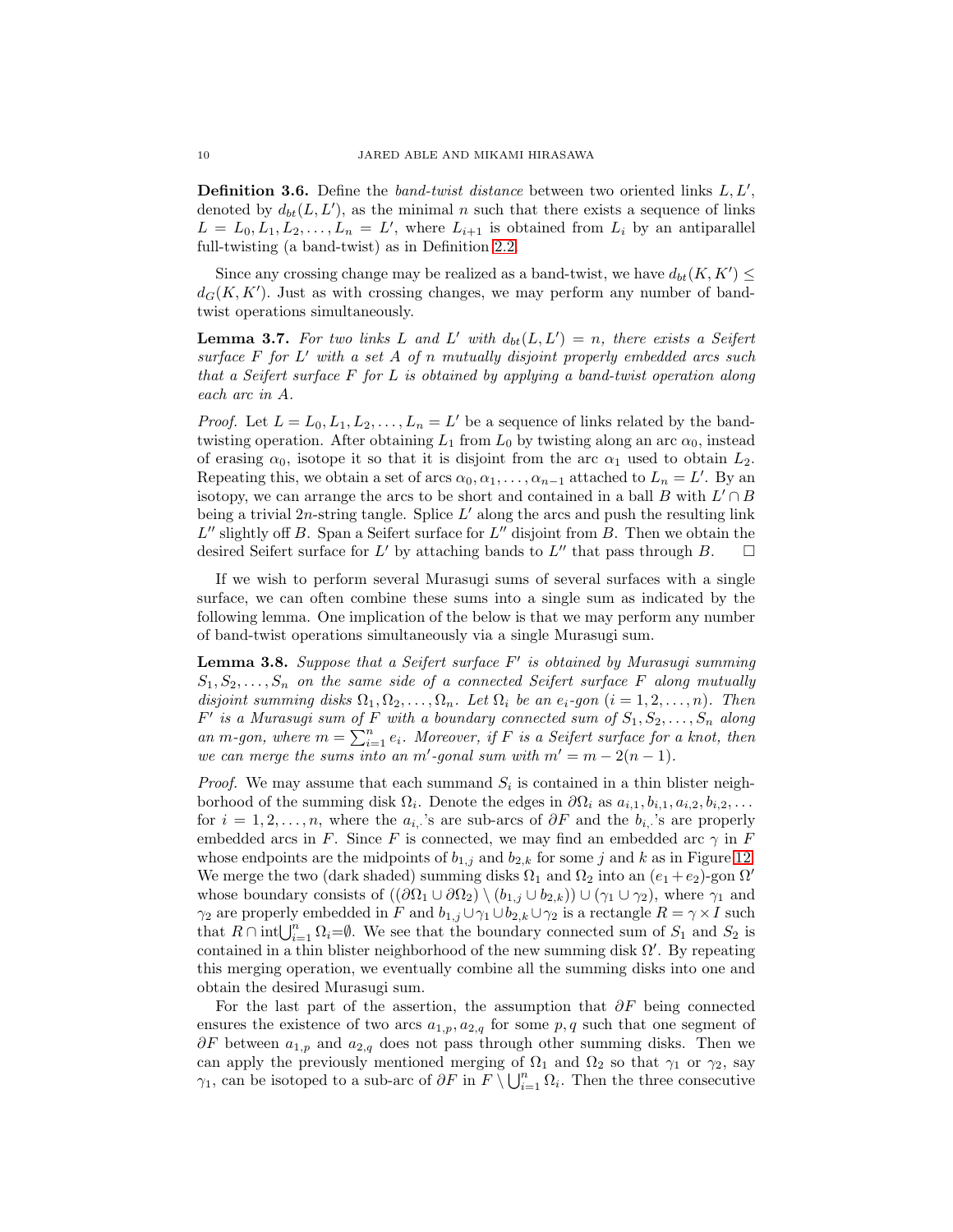<span id="page-10-1"></span>edges in  $\Omega'$ , say,  $a_{1,k}$ ,  $\gamma_1$ ,  $a_{2,j}$  for some k, j, can be regarded as one edge by merging the bands of  $S_1$  and  $S_2$  attached to  $a_{1,k}$  and  $a_{2,j}$  as in Figure [13.](#page-10-2) Then the new summing disk  $\Omega''$  is a *p*-gon, where  $p = e_1 + e_2 - 2$ .



FIGURE 12. Merging disks  $\Omega_1, \Omega_2$  in F along  $\gamma$ 

<span id="page-10-2"></span>

FIGURE 13. Merging two 6-gons into a  $(6+6-2)$ -gon

Combining Lemma [3.7](#page-9-1) and Lemma [3.8,](#page-9-0) we arrive at the following improvement on our upper bound.

## <span id="page-10-0"></span>**Theorem 3.9.** Let  $K_1, K_2, K_3$  be knots. Then

 $d_M(K_1, K_2; K_3) \leq 2(d_{bt}(K_1, K_3) + d_{bt}(K_2, O) + 1),$ 

*where the roles of*  $K_1$  *and*  $K_2$  *may be switched to improve the upper bound.* 

*Proof.* Suppose that  $d_{bt}(K_1, K_3) = p$  and  $d_{bt}(K_2, O) = q$ . As guaranteed by Lemma [3.7,](#page-9-1) there is a Seifert surface  $F_1$  for  $K_1$  (resp.  $F_2$  for  $K_2$ ) with a collection A of arcs  $\alpha_1, \ldots, \alpha_p$  (resp. B of arcs  $\beta_1, \ldots, \beta_q$ ) such that performing band-twist operations along the arcs yields a Seifert surface  $F_3$  for  $K_3$  (resp.  $F_0$  for O). Prepare Seifert surfaces  $A_1, \ldots, A_p$  and  $B_1, \ldots, B_q$  such that plumbing  $A_j$  along  $\alpha_j$  (resp.  $B_k$ along  $\beta_k$ ) results in applying the band-twist operation along  $\alpha_j$  (resp.  $\beta_k$ ). More precisely, each of the surfaces is a plumbing of a trivial annulus and an unknotted annulus with various numbers of full-twists (recall Figure 2).

Construct  $F'_1$  from  $F_1$  such that  $\partial F'_1 = K_3$  by plumbing  $A_1, \ldots, A_p$  along A on the positive side of  $F_1$ . Also, construct  $F'_0$  from  $F_0$  such that  $\partial F'_0 = O$  by plumbing  $B_1, \ldots, B_q$  along  $\beta$  on the negative side of  $F_0$ .

We merge the plumbed surfaces  $A_1, \ldots A_p$  so that  $F'_1$  is a Murasugi sum of  $F_1$  and A, where A is a boundary connected sum of  $A_1, \ldots, A_p$ . Note that ∂A is an unknot O<sub>1</sub>. By Lemma [3.8,](#page-9-0) we may regard the Murasugi sum as along a  $(4p-2(p-1))$ -gon and hence a  $(2p + 2)$ -gon. Similarly,  $F'_0$  is regarded as a  $(2q + 2)$ -Murasugi sum of  $F_0$  and a Seifert surface B for an unknot  $O_2$ . Denote by F the 2-Murasugi sum (i.e., a boundary connected sum) of  $F'_1$  and  $F'_0$ , where  $F'_0$  is summed on the positive side of  $F_1'$ .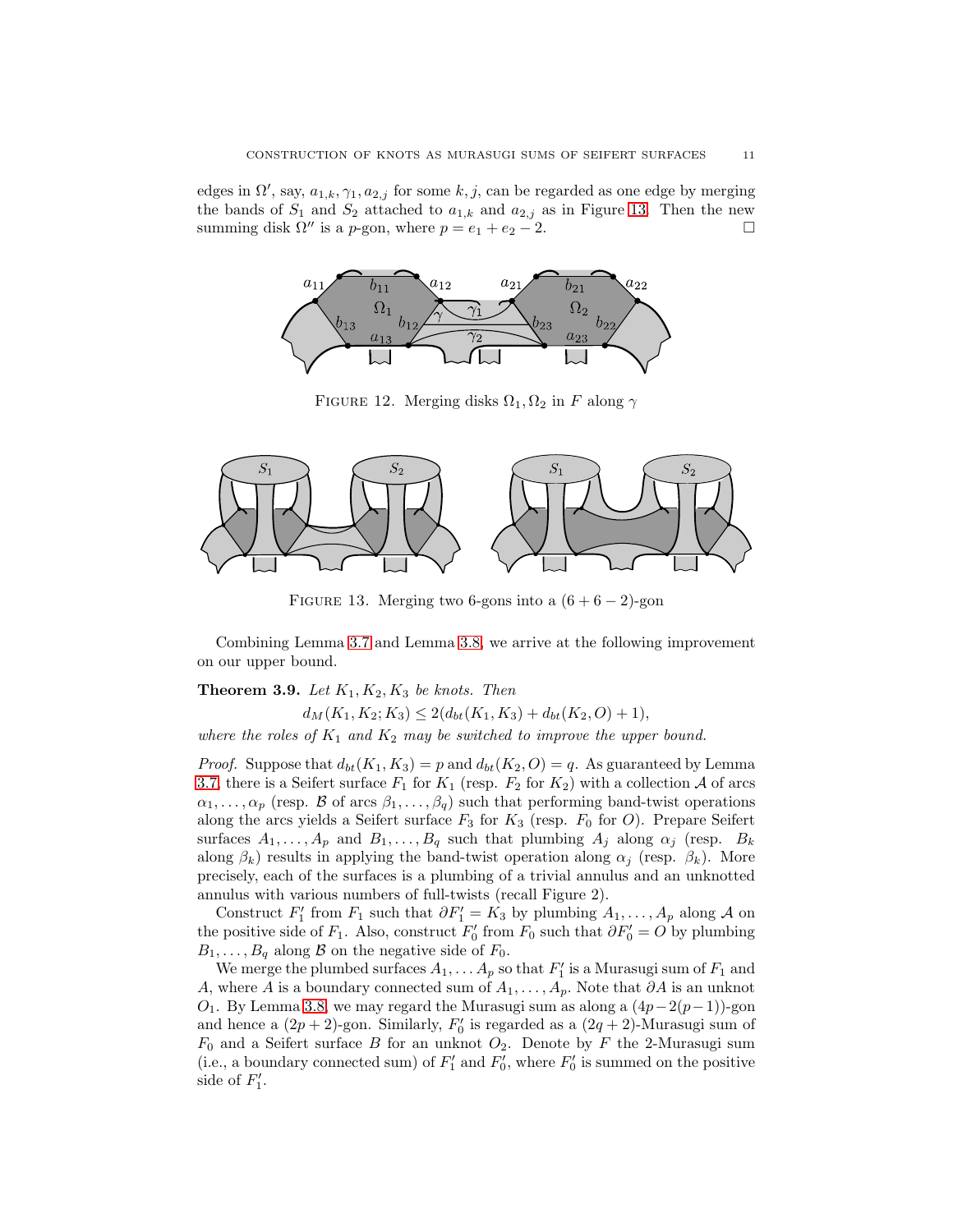Then F is a  $(2p + 2 + 2q + 2)$ -Murasugi sum of two summands, where one summand is the boundary connected sum of  $F_1$  and  $B$ , and the other summand is the boundary connected sum of  $F_0$  and A. The boundary of the first (resp. second) summand is  $K_1 \# O_2$  (resp.  $K_2 \# O_1$ ). By Lemma [3.8,](#page-9-0) we can reduce the summing  $(2p+2q+4)$ -gon into a  $(2p+2q+2)$ -gon. Therefore, we have expressed  $K_3$  as a  $2(p+q+1)$ -Murasugi sum of  $K_1$  and  $K_2$ .

By combining Theorems [3.3](#page-7-2) and [3.9,](#page-10-0) we arrive at Theorem B. As an application of Theorem B, we determine  $d_M(3_1,3_1; K)$  for knots up to five crossings. Theorem B shows that

$$
d_M(3_1, 3_1; 3_1) = 4, \qquad d_M(3_1, 3_1; O) = d_M(3_1, 3_1; 4_1) = 6,
$$

while it only gives the bounds

$$
4 \le d_M(3_1, 3_1; 5_1), \ d_M(3_1, 3_1; 5_2) \le 6.
$$

We can show that  $d_M(3_1, 3_1; 5_1) = d_M(3_1, 3_1; 5_2) = 4$  in the following way.

For  $a_1, a_2, \ldots, a_n \in 2\mathbb{Z}$ , denote by  $S[a_1, a_2, \ldots, a_n]$  a linear plumbing of n unknotted annuli, where the  $i^{th}$  annulus has  $a_i$  half-twists. Note that all 2-bridge links have such a linear plumbing as a Seifert surface [\[4\]](#page-13-3), which is of minimal genus if and only if  $a_1 a_2 \cdots a_n \neq 0$ . Using the notation of Example [2.6,](#page-5-1) we have the following:

- (1)  $S[a_1, a_2, \ldots, a_n] \star_4 S[b_1, b_2, \ldots, b_m] = S[a_1, \ldots, a_n, b_1, \ldots, b_m],$
- (2)  $S[a_1, a_2, \ldots, a_n] \stackrel{\partial}{=} S[a_1, a_2, \ldots, a_n, a_{n+1}, 0]$  for any  $a_{n+1}$ ,

$$
(3) S[a_1, a_2, \ldots, a_i, 0, a_{i+2}, \ldots, a_n] \stackrel{\partial}{=} S[a_1, a_2, \ldots, a_i + a_{i+2}, \ldots, a_n].
$$

Using the above, we have:

Example 3.10. (1)  $3_1 \star_4 3_1 \stackrel{\partial}{\leftarrow} S[2,2] \star_4 S[2,2] = S[2,2,2,2] \stackrel{\partial}{\rightarrow} 5_1$  $(2)$   $3_1 \star_4 3_1 \stackrel{\partial}{\leftarrow} S[2, 2, -2, 0] \star_4 S[2, 2] \stackrel{\partial}{=} S[2, 2, 0, 2] \stackrel{\partial}{=} S[2, 4] \stackrel{\partial}{\rightarrow} 5_2.$ 

Using this notation, we summarize what Thompson showed in [\[17\]](#page-14-6) as follows:

$$
\begin{array}{c} (1) \ O \star_4 O \xleftarrow{\partial} S[2,0] \star_4 S[0,2] = S[2,0,0,2] \xrightarrow{\partial} S[2+0,2] = S[2,2] \xrightarrow{\partial} 3_1 \\ (2) \ 4_1 \star_4 4_1 \xleftarrow{\partial} S[2,-2,2,0] \star_4 S[-2,2] \xrightarrow{\partial} S[2,-2,0,2] \xrightarrow{\partial} S[2,0] \xrightarrow{\partial} O. \end{array}
$$

#### 4. Concluding remarks and further discussion

When Thompson [\[17\]](#page-14-6) negated the possibility of generalizing nice properties preserved under Murasugi sums and decompositions, she also initiated the study of constructing knots by Murasugi sums with her examples of  $3_1 = O \star_4 O$  and  $O = 4_1 \star_4 4_1$ . Around that time, it was shown in [\[5\]](#page-13-4) that any link is constructed by successively plumbing trivial (i.e., unknotted and untwisted) annuli, where the gluing square could be quite complicated. Then in [\[1\]](#page-13-5), it was shown that any link has a Seifert surface which is obtained from a disk  $D$  by successively plumbing trivial annuli to  $D$ , where all of the gluing squares are in  $D$ , thus giving a new standard form of links called a *flat basket plumbing presentation*.

In this paper, we have shown that given a knot K and any two knots  $K_1$ ,  $K_2$ , we can form K as a Murasugi sum of  $K_1$  and  $K_2$ , and that this situation can be illustrated in a closed braid form. So anything can happen when we use Murasugi sums of general complexity, but as we have also shown, Murasugi sums are more well-behaved when the size of Murasugi sums is restricted. For further study, we may also put other restrictions on the Murasugi sums, for example by restricting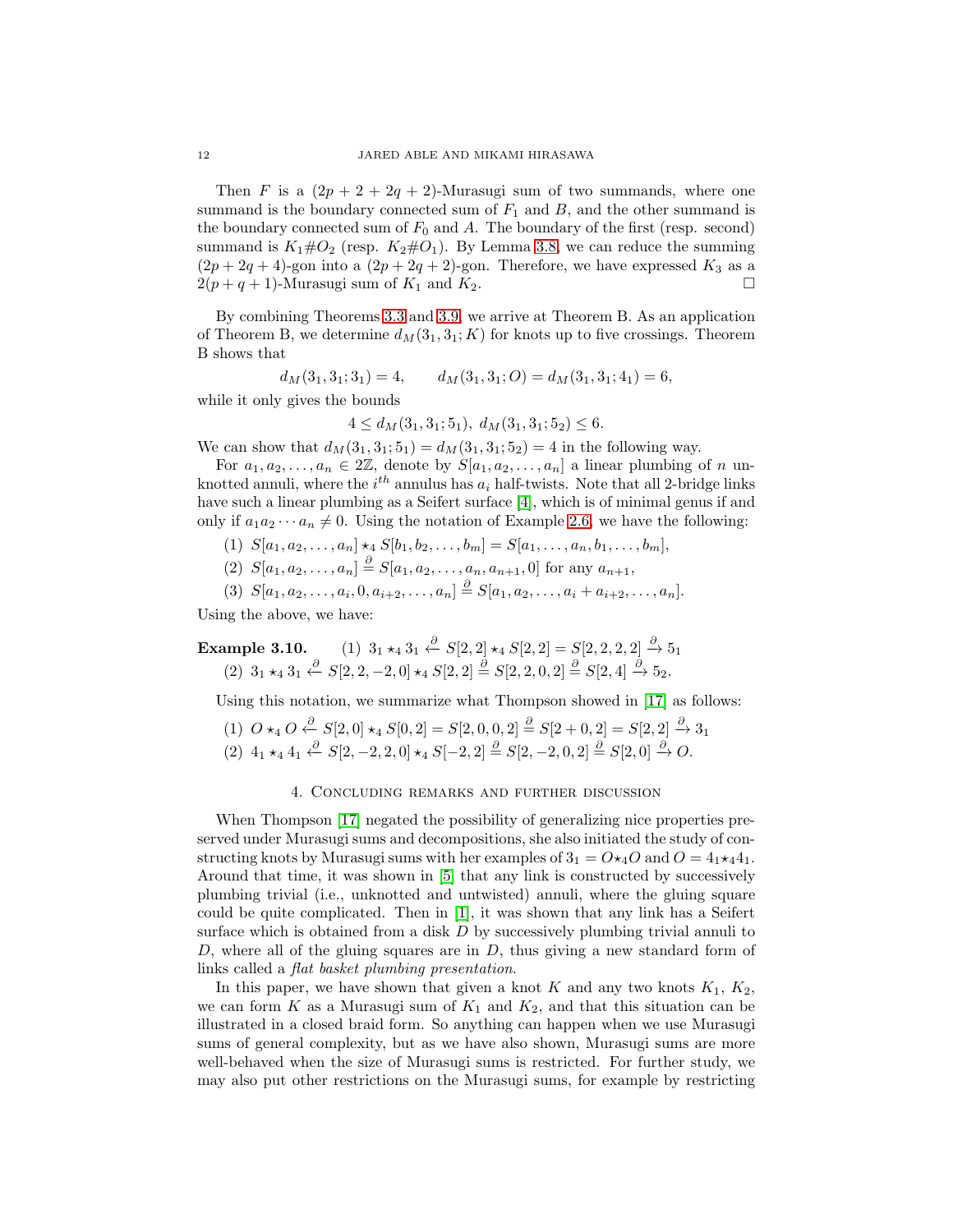the genera of the Seifert surfaces involved in the Murasugi sums. So we can ask the following decomposition question about the result of the Murasugi sum:

Question 1. *For a nontrivial knot* K *with genus* g(K)*, what is the minimal genus of a Seifert surface* F *for* K *which is a Murasugi sum of two unknots?*

In this situation, if  $K$  has an alternating diagram which can be unknotted with  $u(K)$  crossing changes, then Seifert's algorithm yields a minimal genus Seifert surface, so our constructions give that  $1 \leq g(F) - g(K) \leq u(K)$ . Note that this inequality is also true for knots with  $u(K) = 1$ , because by [\[11\]](#page-14-12), there exists a minimal genus Seifert surface for  $K$  on which the unknotting crossing change can be done by twisting a band. Similarly, we can ask the following composition question about the summands of the Murasugi sum:

Question 2. For two nontrivial knots  $K_1, K_2$ , what are the minimal genera of *Seifert surfaces*  $F_1, F_2$  *of*  $K_1, K_2$  *that Murasugi sum to the unknot?* 

Answering these questions in general seems to be more involved than what we treat in this paper, where we typically form some Seifert surfaces, manipulate them, then dissolve them to obtain their knot boundaries. In particular, one would need to be more explicit with how the original Seifert surfaces are formed. Studying these questions via band surgery and band twisting (or perhaps other moves) should yield insight into a collection of subgraphs of  $MSG(K)$  similar to  $MSG(K, n)$ .

## 5. Appendix

<span id="page-12-0"></span>This section is not directly concerned with the main theorems, but we give proofs for Theorems C1 and C2 here to record some other ways of constructing knots and links by Murasugi sums.

*Proof of Theorem C1.* Let  $\widetilde{F}$  be a canonical surface on a closed braid for L. For each set of bands connecting the same pair of disks, select one to save, and apply a modification as in Figure [14](#page-13-6) for the other bands. This produces a Seifert surface F. Then at each site of modification, we can deplumb a positive Hopf band. Note that the Hopf bands are plumbed on the same side, and hence we can merge them into a boundary connected sum of positive Hopf bands. Deplumbing all Hopf bands yields a surface  $F'$  which is composed of

- $(1)$  the Seifert disks of F,
- (2) one band between each pair of adjacent disks, and
- (3) one tube at each site of the bands which are cut by the deplumbing.

Slide the tubes to the top of the disks and we have the desired once-punctured Heegaard surface.

*Proof of Theorem C2.* Take a diagram D of L, apply a Reidemeister II move at each crossing of D to triple the crossing number as in Figure [15,](#page-13-7) and span a canonical surface F. Then we can deplumb a flat annulus at the site of each original crossing. We see that all annuli are plumbed to  $F$  on the positive side, which has lighter shading. Merge all plumbings so that  $F$  is a Murasugi sum of a Seifert surface  $F'$ and a surface  $P_1$ , where  $P_1$  is a boundary connected sum of flat annuli, and hence a planar surface. Now,  $F'$  is obtained from Seifert disks of the original diagram D by applying a tube on the negative side of the site of each crossing. Therefore,  $F'$  is the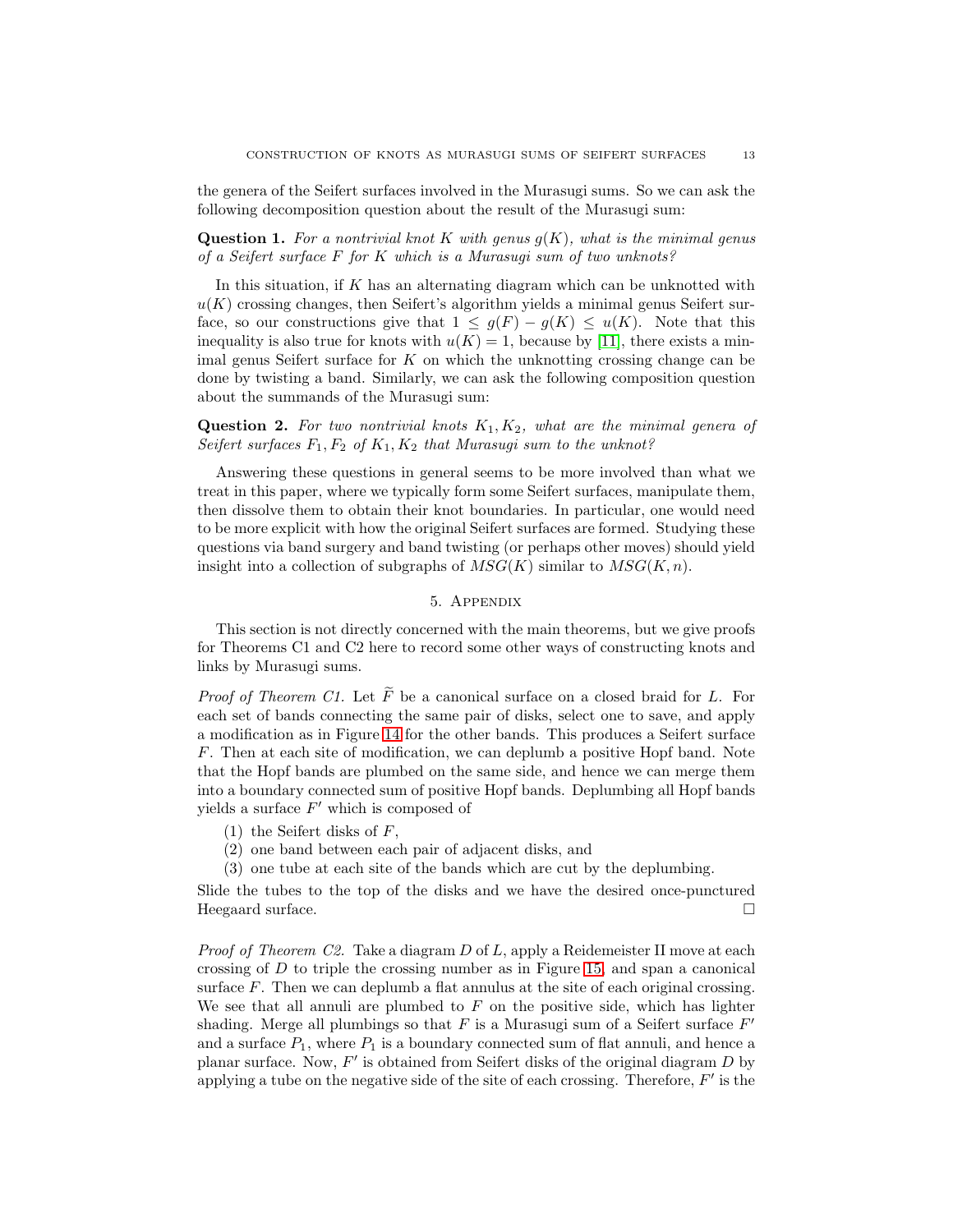<span id="page-13-6"></span>

Figure 14. Deplumbing a positive Hopf band, and then sliding tubes to the top disk

boundary of the neighborhood (i.e., a standard handlebody) of the Seifert graph G of D with punctures. In other words, place a punctured sphere at each vertex of G and apply a tube along each edge of  $G$ . Hence  $F'$  is a standard Heegaard surface with punctures, which is isotopic to a linear plumbing of untwisted, unknotted annuli with punctures. We can regard  $F'$  as a planar surface  $P$  with a planar surface  $P_2$  Murasugi-summed on the negative side.

<span id="page-13-7"></span>

Figure 15. Applying a Reidemeister II move, and then deplumbing a flat annulus

#### **REFERENCES**

- <span id="page-13-5"></span>[1] Rei Furihata, Mikami Hirasawa, and Tsuyoshi Kobayashi, Seifert surfaces in open books, and a new coding algorithm for links, Bull. Lond. Math. Soc.  $40$  (2008), no. 3, 405–414. MR2418796
- <span id="page-13-2"></span>[2] David Gabai, The Murasugi sum is a natural geometric operation, Low-dimensional topology (San Francisco, Calif., 1981), 1983, pp. 131–143. MR718138
- <span id="page-13-1"></span>[3] Amrenda Gill, Madeti Prabhakar, and Andrei Vesnin, Gordian complexes of knots and virtual knots given by region crossing changes and arc shift moves, J. Knot Theory Ramifications 29 (2020), no. 10, 2042008, 24. MR4192501
- <span id="page-13-3"></span>[4] Allen Hatcher and William Thurston, Incompressible surfaces in 2-bridge knot complements, Invent. Math. 79 (1985), no. 2, 225–246. MR778125
- <span id="page-13-4"></span>[5] Chuichiro Hayashi and Masaaki Wada, Constructing links by plumbing flat annuli, J. Knot Theory Ramifications 2 (1993), no. 4, 427–429. MR1247577
- <span id="page-13-0"></span>[6] Mikami Hirasawa and Yoshiaki Uchida, The Gordian complex of knots, J. Knot Theory Ramifications 11 (2002), no. 3, 363–368. MR1905691